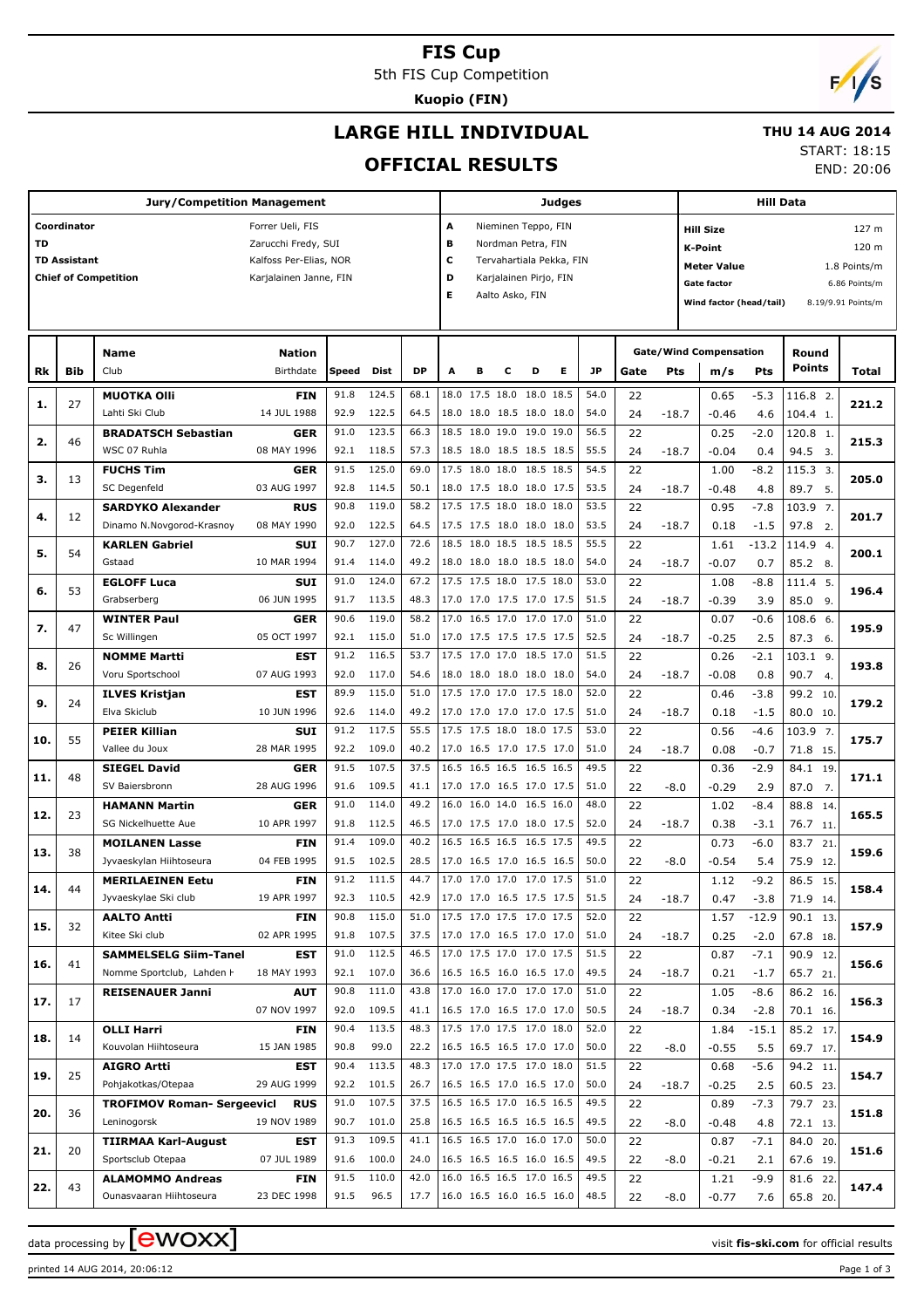# **FIS Cup**

5th FIS Cup Competition

**Kuopio (FIN)**

# $\sqrt{2}$

# **LARGE HILL INDIVIDUAL**

#### **THU 14 AUG 2014** START: 18:15

## **OFFICIAL RESULTS**

| 31 ANI. 10.19 |            |
|---------------|------------|
|               | END: 20:06 |

|           |                | <b>Name</b>            | <b>Nation</b> |              |       |         |   |   |                          |   |                          |           |      |            | <b>Gate/Wind Compensation</b> |            | Round         |       |
|-----------|----------------|------------------------|---------------|--------------|-------|---------|---|---|--------------------------|---|--------------------------|-----------|------|------------|-------------------------------|------------|---------------|-------|
| <b>Rk</b> | <b>Bib</b>     | Club                   | Birthdate     | <b>Speed</b> | Dist  | DP      | A | в | c                        | D | Е                        | <b>JP</b> | Gate | <b>Pts</b> | m/s                           | <b>Pts</b> | <b>Points</b> | Total |
| 23.       | 52             | <b>LUNARDI Michael</b> | <b>ITA</b>    | 91.1         | 108.5 | 39.3    |   |   | 16.5 16.0 16.5 16.5 16.5 |   |                          | 49.5      | 22   |            | 0.46                          | $-3.8$     | 85.0 18.      | 143.2 |
|           |                | G.S. FORESTALE         | 21 SEP 1992   | 91.0         | 95.0  | 15.0    |   |   | 16.0 16.0 16.0 16.0 16.0 |   |                          | 48.0      | 22   | $-8.0$     | $-0.32$                       | 3.2        | 58.2 25.      |       |
| 24.       | 18             | <b>ANTONISSEN Lars</b> | <b>NED</b>    | 91.0         | 108.0 | 38.4    |   |   | 17.0 16.5 16.5 17.0 17.0 |   |                          | 50.5      | 22   |            | 1.23                          | $-10.1$    | 78.8<br>24.   | 139.1 |
|           |                | National Team          | 31 JUL 1995   | 91.4         | 95.5  | 15.9    |   |   | 16.0 16.5 16.0 15.5 16.0 |   |                          | 48.0      | 22   | $-8.0$     | $-0.44$                       | 4.4        | 60.3 24.      |       |
| 25.       | 33             | <b>LANIN Ivan</b>      | <b>RUS</b>    | 91.1         | 108.5 | 39.3    |   |   | 16.5 16.0 16.5 16.5 16.5 |   |                          | 49.5      | 22   |            | 1.35                          | $-11.1$    | 77.7<br>26.   | 138.8 |
|           |                |                        | 15 JAN 1992   | 90.0         | 93.5  | 12.3    |   |   | 15.0 15.5 15.5 16.0 16.0 |   |                          | 47.0      | 20   |            | $-0.18$                       | 1.8        | 61.1<br>22.   |       |
| 26.       | 30             | <b>NORDIN Carl</b>     | <b>SWE</b>    | 91.0         | 100.5 | 24.9    |   |   | 16.0 16.5 16.5 16.5 16.5 |   |                          | 49.5      | 22   |            | $-0.36$                       | 3.6        | 78.0<br>25.   | 134.2 |
|           |                | IF Friska Vilior       | 23 DEC 1989   | 90.7         | 95.0  | 15.0    |   |   | 16.0 16.0 16.0 15.5 16.0 |   |                          | 48.0      | 22   | $-8.0$     | $-0.12$                       | 1.2        | 56.2 26.      |       |
| 27.       | $\overline{a}$ | <b>KORHONEN Ville</b>  | <b>FIN</b>    | 89.8         | 106.5 | 35.7    |   |   | 16.5 16.0 17.0 16.5 16.5 |   |                          | 49.5      | 22   |            | 1.08                          | $-8.8$     | 76.4<br>27.   | 122.4 |
|           |                | Puijon Hiihtoseura     | 30 OCT 1996   | 89.3         | 91.5  | 8.7     |   |   | 14.5 14.5 14.0 14.0 14.5 |   |                          | 43.0      | 20   |            | 0.69                          | $-5.7$     | 46.0 28.      |       |
| 28.       | 49             | <b>KYTOESAHO Niko</b>  | <b>FIN</b>    | 90.4         | 102.5 | 28.5    |   |   | 16.5 16.0 16.0 16.0 16.5 |   |                          | 48.5      | 22   |            | 0.38                          | $-3.1$     | 73.9<br>30.   | 121.7 |
|           |                | Lahden Hiihtoseura     | 18 DEC 1999   | 88.9         | 92.0  | 9.6     |   |   | 15.5 16.0 16.0 15.5 16.0 |   |                          | 47.5      | 20   |            | 1.13                          | $-9.3$     | 47.8 27.      |       |
| 29.       | 31             | <b>VESELOV Denis</b>   | <b>RUS</b>    | 90.8         | 108.5 | 39.3    |   |   | 16.0 16.0 16.0 16.5 16.0 |   |                          | 48.0      | 22   |            | 1.41                          | $-11.5$    | 75.8<br>28.   | 107.4 |
|           |                |                        | 03 FEB 1991   | 88.3         | 80.0  | $-12.0$ |   |   |                          |   | 14.0 13.5 13.5 14.0 14.5 | 41.5      | 20   |            | $-0.21$                       | 2.1        | 31.6 29.      |       |
| 30.       | 11             | <b>WIT DE Ruben</b>    | <b>NED</b>    | 91.0         | 104.0 | 31.2    |   |   | 16.0 16.0 16.5 16.0 16.5 |   |                          | 48.5      | 22   |            | 0.65                          | $-5.3$     | 74.4<br>29.   | 100.6 |
|           |                | National team          | 02 FEB 1995   | 89.2         | 77.0  | $-17.4$ |   |   |                          |   | 14.0 14.0 13.5 14.0 14.5 | 42.0      | 20   |            | $-0.16$                       | 1.6        | 26.2 30.      |       |

|     |                | Not qualified for final round                          |                           |      |            |      |                                      |  |      |    |                 |      |
|-----|----------------|--------------------------------------------------------|---------------------------|------|------------|------|--------------------------------------|--|------|----|-----------------|------|
| 31. | 21             | <b>KARTA Samet</b>                                     | <b>TUR</b><br>09 SEP 1993 | 90.9 | 104.0      | 31.2 | 16.0 16.5 16.5 16.0 17.0             |  | 49.0 | 22 | 0.87<br>$-7.1$  | 73.1 |
| 32. | 51             | <b>PITEA Sorin Iulian</b><br>CSS Dinamo Rasnov         | <b>ROU</b><br>09 JUL 1997 |      | 89.6 101.5 | 26.7 | 16.0 16.5 16.0 16.0 16.5             |  | 48.5 | 22 | 0.41<br>$-3.4$  | 71.8 |
| 33. | 50             | <b>TOROK Eduard</b><br>CSS Dinamo Rasnov               | <b>ROU</b><br>02 MAY 1997 |      | 90.2 100.5 | 24.9 | 15.5 15.5 16.0 15.5 16.5             |  | 47.0 | 22 | $-5.5$<br>0.67  | 66.4 |
| 34. | 5              | <b>LOUKASMAEKI Wili</b><br>Kainuun Hiihtoseura         | <b>FIN</b><br>27 MAY 1997 |      | 90.3 106.0 | 34.8 | 16.5 16.5 16.5 17.0 17.0             |  | 50.0 | 22 | 2.39<br>$-19.6$ | 65.2 |
| 35. | 3              | <b>PAEAEKKOENEN Teemu</b><br>Lahden Hiihtoseura        | <b>FIN</b><br>18 SEP 1982 |      | 90.5 106.0 | 34.8 | 16.5 16.0 16.0 15.5 16.0             |  | 48.0 | 22 | 2.22<br>$-18.2$ | 64.6 |
| 36. | 40             | OJALA Juho<br>Kuusamon erae-veikot                     | <b>FIN</b><br>17 MAR 1995 | 91.2 | 98.0       | 20.4 | $ 15.5 \t14.5 \t16.0 \t15.5 \t16.0 $ |  | 47.0 | 22 | 0.55<br>$-4.5$  | 62.9 |
| 37. | 35             | <b>SHISHKIN Vadim</b><br>Nishnij Tagil                 | <b>RUS</b><br>02 NOV 1995 | 89.9 | 97.0       | 18.6 | 15.0 15.5 15.5 15.5 15.5             |  | 46.5 | 22 | 0.28<br>$-2.3$  | 62.8 |
| 38. | $\overline{7}$ | <b>KORHONEN Janne</b><br>Lieksan Hiihtoseura           | <b>FIN</b><br>30 OCT 1996 | 91.1 | 100.5      | 24.9 | 15.5 16.0 16.0 16.0 16.5             |  | 48.0 | 22 | 1.24<br>$-10.2$ | 62.7 |
| 39. | 6              | <b>HEIKKINEN Juuso</b><br>Ounasvaaran Hiihtoseura      | <b>FIN</b><br>19 APR 1994 |      | 90.7 100.0 | 24.0 | 16.0 16.0 16.5 16.0 16.5             |  | 48.5 | 22 | 1.23<br>$-10.1$ | 62.4 |
| 40. | 29             | <b>DE CRIGNIS Alessio</b><br>S.S. Ravascletto          | <b>ITA</b><br>18 MAY 1990 | 90.2 | 93.5       | 12.3 | 15.5 15.5 16.0 16.0 16.0             |  | 47.5 | 22 | $-0.09$<br>0.9  | 60.7 |
| 41. | 19             | <b>BUZESCU PURICE Constantin R</b> ROU<br>Css brasovia | 19 JUN 1997               | 91.2 | 97.0       | 18.6 | 15.5 16.0 16.0 16.0 16.5             |  | 48.0 | 22 | 0.88<br>$-7.2$  | 59.4 |
| 42. | 39             | <b>TAEHKAEVUORI Riku</b><br>Lahti Ski Club             | <b>FIN</b><br>04 JAN 1991 | 90.5 | 90.5       | 6.9  | 14.5 15.0 15.5 15.5 16.0             |  | 46.0 | 22 | $-0.39$<br>3.9  | 56.8 |
| 43. | $\mathbf{1}$   | <b>VAENSKAE Elias</b><br>Lieksa Ski club               | <b>FIN</b><br>20 JUL 1996 | 90.2 | 94.0       | 13.2 | 16.5 16.0 16.0 16.5 16.5             |  | 49.0 | 22 | 0.70<br>$-5.7$  | 56.5 |
| 44. | 22             | <b>KALINITSCHENKO Anton</b>                            | <b>RUS</b><br>22 JUL 1982 | 90.7 | 98.5       | 21.3 | 14.5 14.0 14.0 13.5 15.0             |  | 42.5 | 22 | 0.96<br>$-7.9$  | 55.9 |
| 45. | 28             | <b>PERSIYANCEV Vladislav</b>                           | <b>RUS</b><br>25 OCT 1992 | 90.5 | 96.0       | 16.8 | 16.0 16.0 16.5 16.0 16.0             |  | 48.0 | 22 | 1.21<br>$-9.9$  | 54.9 |
| 46. | 10             | <b>NOUSIAINEN Eetu</b><br>Puijo Ski club               | <b>FIN</b><br>29 APR 1997 | 90.5 | 92.5       | 10.5 | 15.0 16.0 16.0 15.0 16.0             |  | 47.0 | 22 | 0.44<br>$-3.6$  | 53.9 |
| 47. | 34             | <b>PYZHOV Sergey</b><br>St.Petersburg                  | <b>RUS</b><br>26 SEP 1996 | 91.1 | 95.0       | 15.0 | 15.0 16.0 16.0 16.0 16.0             |  | 48.0 | 22 | 1.27<br>$-10.4$ | 52.6 |

data processing by **CWOXX**  $\blacksquare$